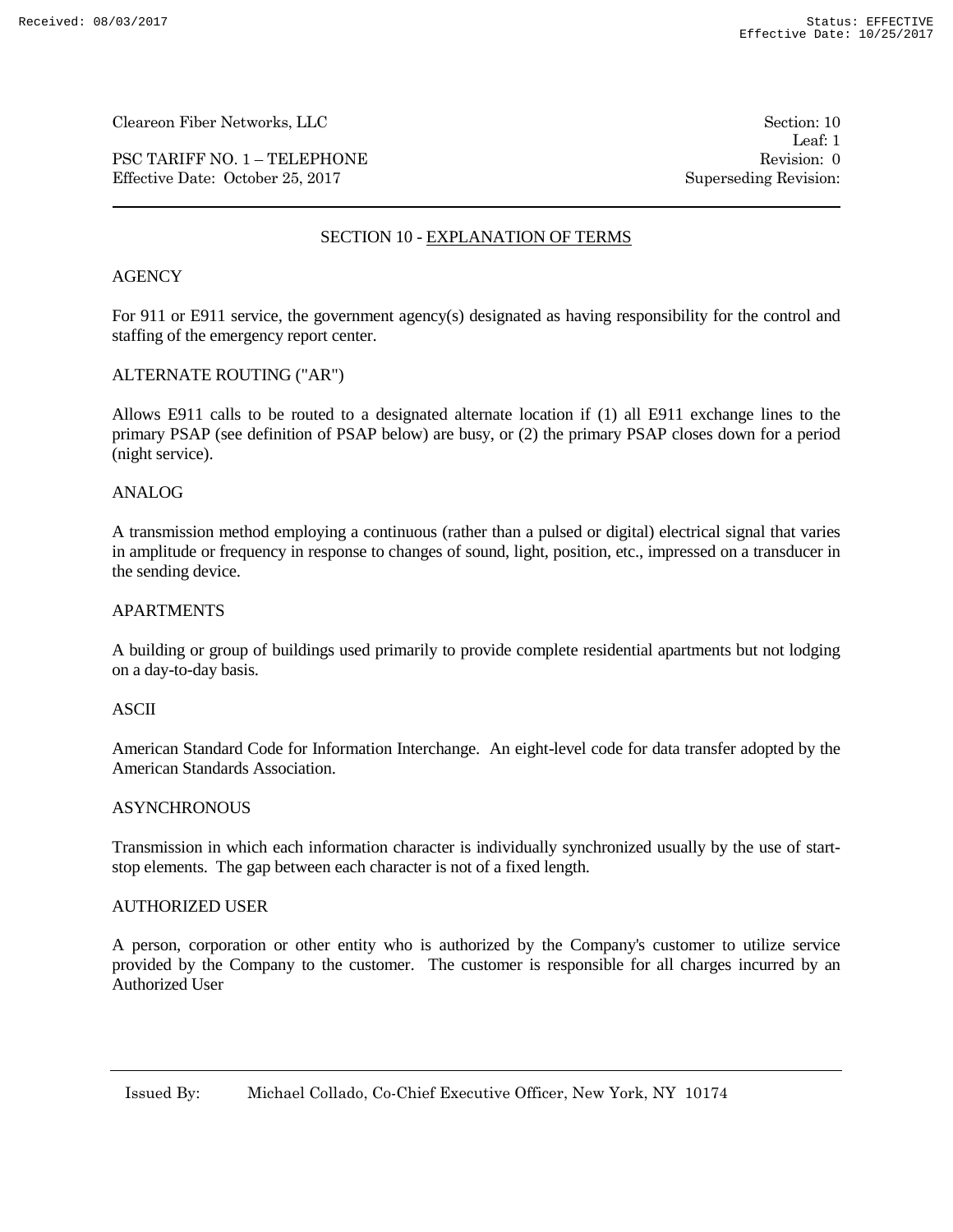PSC TARIFF NO. 1 – TELEPHONE Revision: 0 Effective Date: October 25, 2017 Superseding Revision:

Leaf: 2

# SECTION 10 - EXPLANATION OF TERMS (cont'd)

# ATTENDANT

An operator of a PBX console or telephone switchboard.

## AUTOMATIC LOCATION IDENTIFICATION ("ALI")

The name and address associated with the calling party's telephone number (identified by ANI as defined below) is forwarded to the PSAP for display. Additional telephones with the same number as the calling party's (secondary locations, off premises, etc.) will be identified with the address of the telephone number at the main location.

## AUTOMATIC NUMBER IDENTIFICATION ("ANI")

A system whereby the calling party's telephone number is identified and sent forward with the call record for routing and billing purposes. E911 Service makes use of this system.

BIT

The smallest unit of information in the binary system of notation.

#### BUILDING

A structure enclosed within exterior walls or fire walls, built, erected and framed of component structural parts and designed for permanent occupancy.

# CALL INITIATION

The point in time when the exchange network facility are initially allocated for the establishment of a specific call.

#### CALL TERMINATION

The point in time when the exchange network facility allocated to a specific call is released for reuse by the network.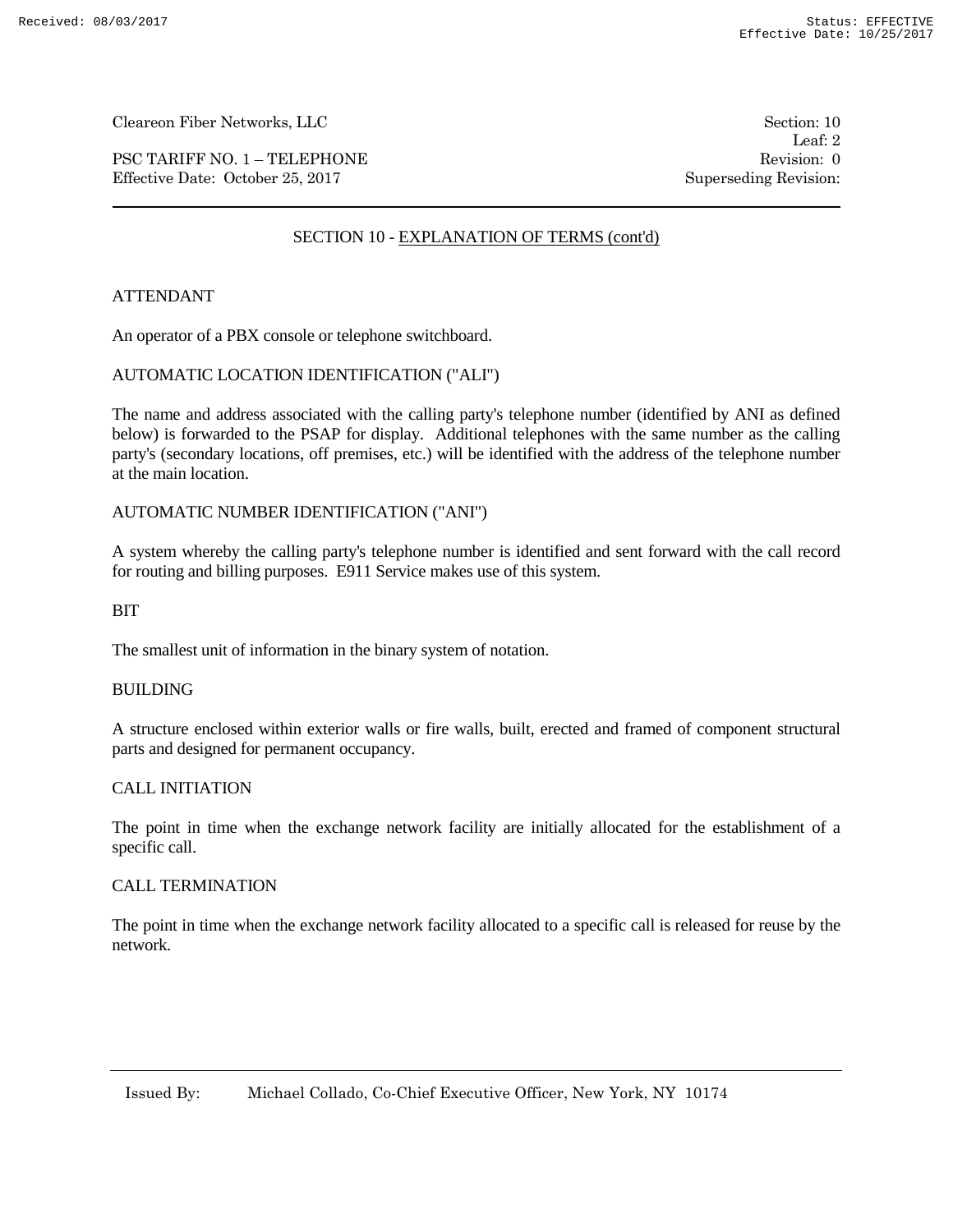PSC TARIFF NO. 1 – TELEPHONE Revision: 0 Effective Date: October 25, 2017 Superseding Revision:

Leaf: 3

# SECTION 10 - EXPLANATION OF TERMS (cont'd)

# CENTRAL OFFICE

An operating office of the Company where connections are made between telephone exchange lines.

# CENTRAL OFFICE LINE

A line providing direct or indirect access from a telephone or switchboard to a central office. Central office lines subject to PBX rate treatment are referred to as central office trunks.

# **CHANNEL**

A point-to-point bi-directional path for digital transmission. A channel may be furnished in such a manner as the Company may elect, whether by wire, fiber optics, radio or a combination thereof and whether or not by means of single physical facility or route. One 1.544 Mbps Service is equivalent to 24 channels.

# CHANNEL CONVERSION

The termination of 1.544. Mbps Service at a customer's location with conversion of the digital signal to 24 analog voice grade circuits. Channel Conversion can be furnished by the customer.

## CHANNEL SERVICE UNIT ("CSU")

The equipment located at the customer's premises which terminates each 1.544 Mbps Digital Loop and performs such functions as proper termination of facilities, regeneration of signals, recognition and correction of signal format errors and provides remote loop-back capability.

# COLLEGE

An establishment for higher education authorized to confer degrees where lodging for the students is maintained on the premises.

## COMMUNICATIONS SYSTEMS

Channels and other facilities which are capable of two-way communications between subscriber -provided terminal equipment or Telephone Company stations, even when not connected to exchange and message toll communications service.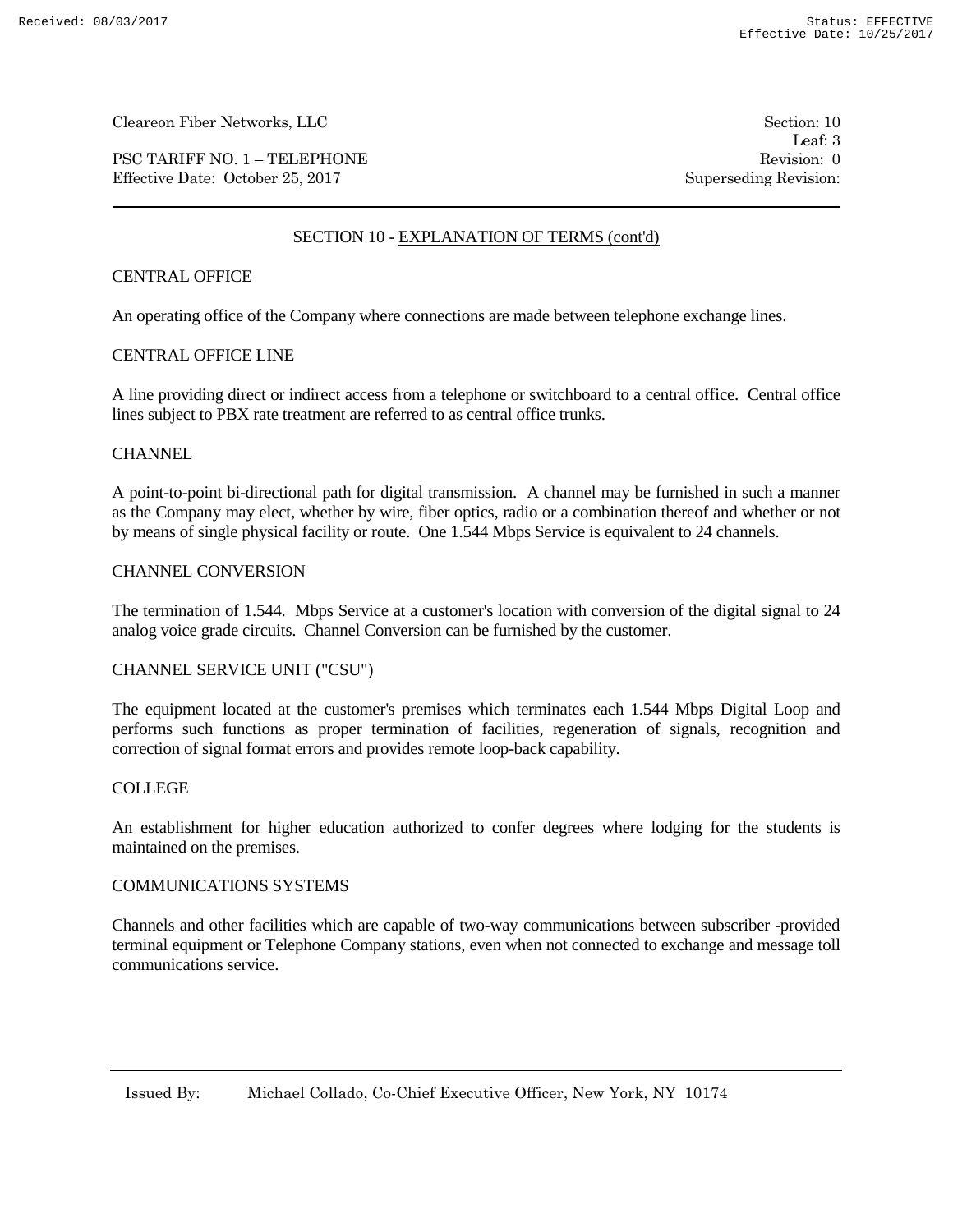PSC TARIFF NO. 1 – TELEPHONE Revision: 0 Effective Date: October 25, 2017 Superseding Revision:

Leaf: 4

# SECTION 10 - EXPLANATION OF TERMS (cont'd)

# **COMPANY**

Cleareon Fiber Networks, LLC, unless otherwise clearly indicated from the context.

## **COMMISSION**

The New York State Public Service Commission.

## **CONTRACT**

The agreement between the Company and the Customer that together with this Tariff, governs the provision of Exchange Services by the Company to the Customer.

# **CUSTOMER**

The person, firm, corporation, or other entity which orders service pursuant to the contract and this Tariff and utilizes service provided under Tariff by the Company. A customer is responsible for the payment of charges and for compliance with all terms of the contract and the Tariff.

# CUSTOMER PREMISES EQUIPMENT (CPE)

Equipment provided by the customer for use with the Company's services. CPE can include a station set, facsimile machine, key system, PBX, or other communication system.

## DEFAULT ROUTING ("DR")

When an incoming E911 call cannot be selectively routed due to an ANI failure, garbled digits or other causes, such incoming calls are routed from the E911 Control Office to a default PSAP. Each incoming E911 facility group to the Control Office is assigned to a designated default PSAP.

## DEMARCATION POINT

The physical dividing point between the Company's network and the customer.

# DIAL PULSE ("DP")

The pulse type employed by a rotary dial station set.

## DIRECT INWARD DIAL ("DID")

A service attribute that routes incoming calls directly to stations, by-passing a central answer point.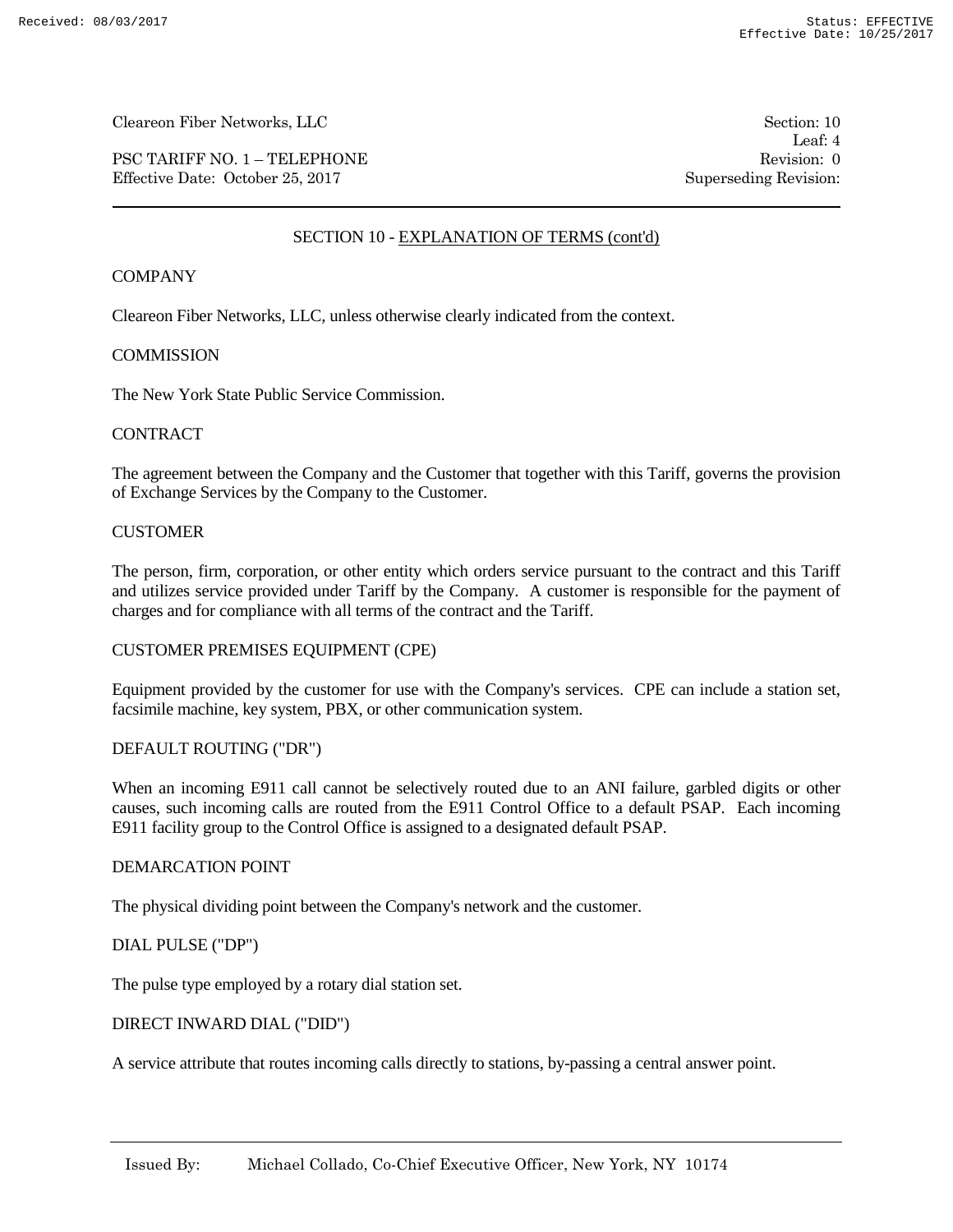PSC TARIFF NO. 1 – TELEPHONE Revision: 0 Effective Date: October 25, 2017 Superseding Revision:

Leaf: 5

# SECTION 10 - EXPLANATION OF TERMS (cont'd)

# DIRECT OUTWARD DIAL ("DOD")

A service attribute that allows individual station users to access and dial outside numbers directly.

### DIGITAL

A method of storing, processing and transmitting information through the use of distinct electronic or optical pulses that represent the binary digits (bits) 0 and 1. Digital transmission/switching technologies employ a sequence of discrete, individually distinct pulses to represent information, as opposed to the continuously variable signal of analog technologies.

 $DS-3$ 

Digital Service, Level 3. The equivalent of 28 DS-1 Channels and capable of operating at 44.736 Mbps.

# DUAL TONE MULTI-FREQUENCY ("DTMF")

The pulse type employed by tone dial station sets. (Touch tone)

#### EMERGENCY SERVICE NUMBER ("ESN")

A unique code, assigned by the Company, used to define specific combinations of police, fire and/or ambulance jurisdictions, or any other authorized agency, which are designated by the customer.

#### E911 SERVICE AREA

The geographic area in which the government agency will respond to all E911 calls and dispatch appropriate emergency assistance.

#### E911 CUSTOMER

A governmental agency that is the customer of record and is responsible for all negotiations, operations and payment of bills in connection with the provision of E911 service.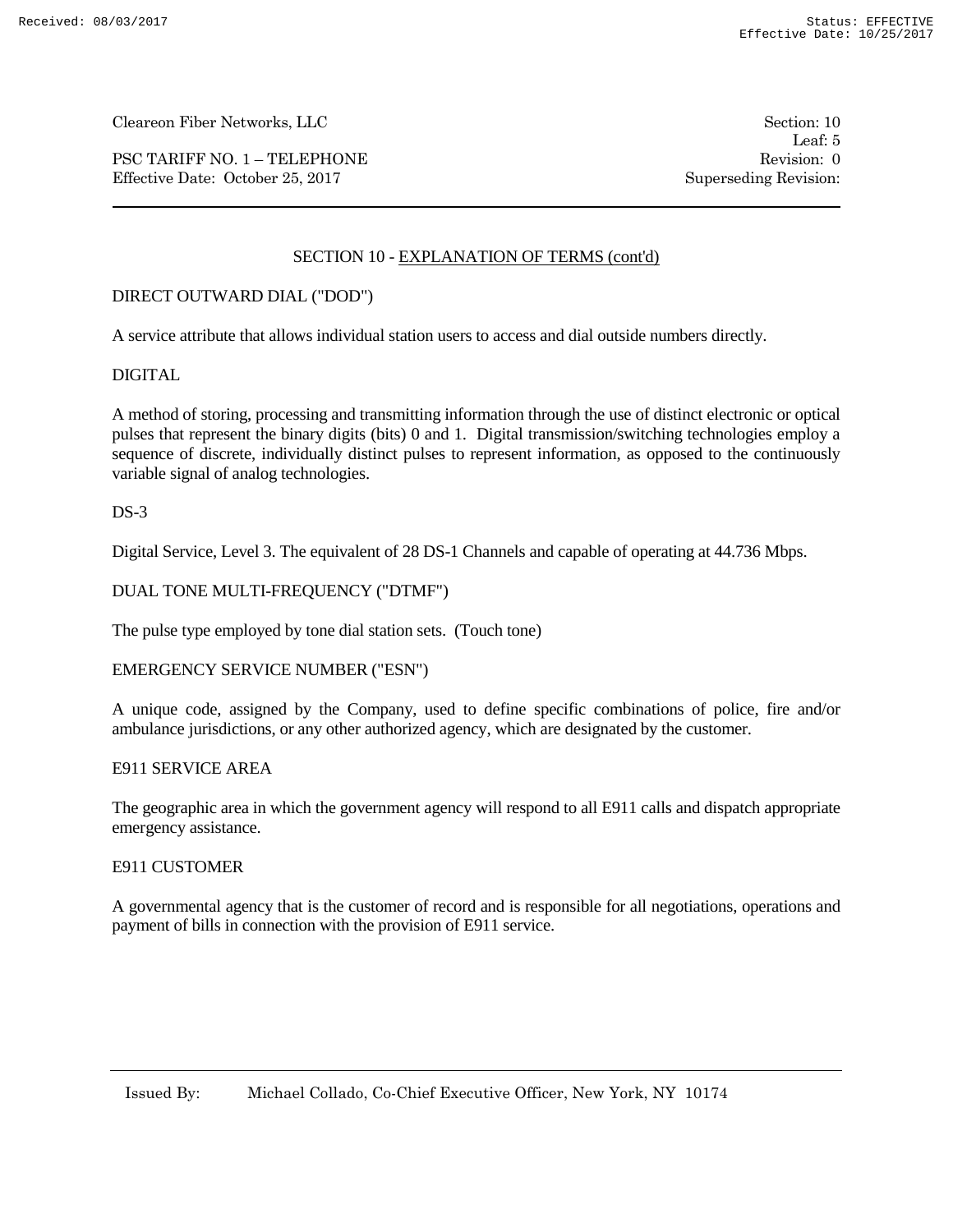PSC TARIFF NO. 1 – TELEPHONE Revision: 0 Effective Date: October 25, 2017 Superseding Revision:

Leaf: 6

# SECTION 10 - EXPLANATION OF TERMS (cont'd)

## ERROR

A discrepancy or unintentional deviation by the Company from what is correct or true. An "error", can also be an omission in records.

### **EXCHANGE**

An area, consisting of one or more central office districts, within which a call between any two points is a local call.

### EXCHANGE ACCESS LINE

A central office line furnished for direct or indirect access to the exchange system.

### EXCHANGE SERVICE

The provision to the subscriber of access to the exchange system for the purpose of sending and receiving calls. This access is achieved through the provision of a central office line (exchange access line) between the central office and the subscriber's premises.

#### FINAL ACCOUNT

A customer whose service has been disconnected who has outstanding charges still owed to the Company.

## FLAT RATE SERVICE

The type of exchange service provided at a monthly rate with an unlimited number of calls within a specified primary calling area.

# GROUND START

Describes the signaling method between the PBX/key system interface and the Company's switch. It is the signal requesting service.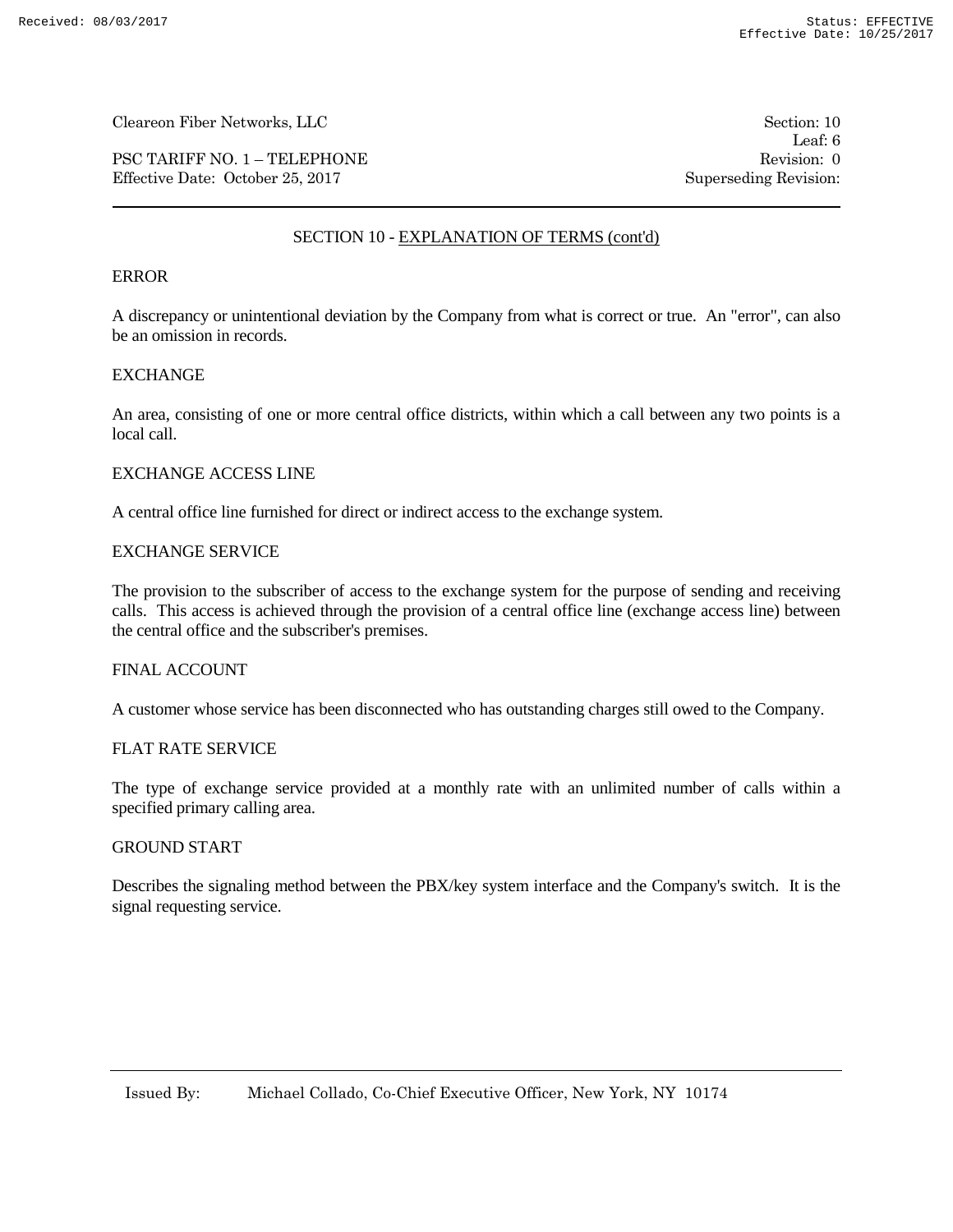PSC TARIFF NO. 1 – TELEPHONE Revision: 0 Effective Date: October 25, 2017 Superseding Revision:

Leaf: 7

# SECTION 10 - EXPLANATION OF TERMS (cont'd)

# HANDICAPPED PERSON

A person who is legally blind, visually handicapped or physically handicapped, under the following definitions from the Federal Register (Vol. 35 #126 dated June 30, 1970).

Legally Blind - a person whose visual acuity is 20/200 or less in the better eye with correcting glasses, or whose widest diameter of visual field subtends an angular distance no greater than 20 degrees.

Visually Handicapped - a person whose visual disability, with correction and regardless of optical measurement with respect to legal blindness, are certified as unable to read normal printed material.

Physically Handicapped - a person who is certified by competent authority as unable to read or use ordinary printed materials as a result of physical limitation, or a person whose disabling condition causes difficulty with hand and finger coordination and use of a coin telephone.

The term "Handicapped Person", when used in connection with a person having a speech or hearing impairment which requires that they communicate over telephone facilities by means other than voice is defined below:

Hearing - a person with binaural hearing impairment of 60% or higher on the basis of the procedure developed by the American Academy of Otolaryngology (A.A.0.) as set forth in "Guide for Conservation of Hearing in Noise" 38-43, A.A.0., 1973; "guides to the Evaluation of Permanent Impairment" 103-107, American Medical Association, 1971.

Speech - a person with 65% or higher of impairment on the basis of the procedure recommended by the American Medical Association's Committee on Rating of Mental and Physical Impairment to evaluate speech impairment as to three categories: audibility, intelligibility and functional efficiency, as set forth in "Guides to the Evaluation of Permanent Impairment" 109-III, American Medical Association, 1971.

# HOSPITAL

An establishment for treatment of human patients by members of the medical profession where lodging for the patients is maintained on the premises.

## HOTEL.

An establishment offering lodging with or without meals to the general public on a day-to-day basis.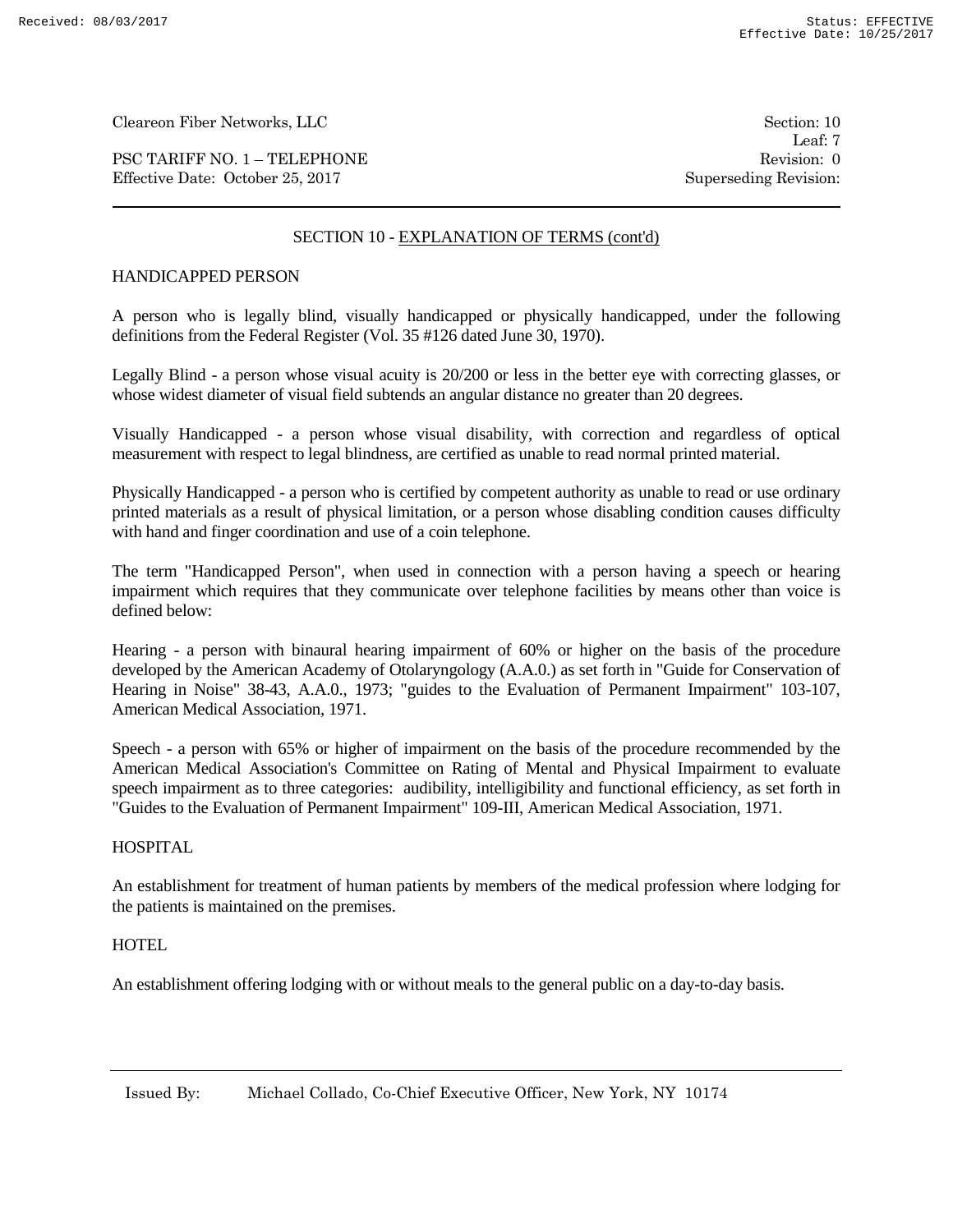PSC TARIFF NO. 1 – TELEPHONE Revision: 0 Effective Date: October 25, 2017 Superseding Revision:

Leaf: 8

# SECTION 10 - EXPLANATION OF TERMS (cont'd)

# INCOMING SERVICE GROUP

Two or more central office lines arranged so that a call to the First line is completed to a succeeding line in the group when the first line is in use.

## INTERFACE

That point on the premises of the subscriber at which provision is made for connection of facilities provided by someone other than the Company to facilities provided by the Company.

# INTEROFFICE MILEAGE

The segment of a line which extends between the central offices serving the originating and terminating points.

### INTERRUPTION

The inability to complete calls, either incoming or outgoing or both, due to Company facilities malfunction or human errors.

## JOINT USER

A person, firm, or corporation which uses the telephone service of a subscriber as provided in Section 1 of the Tariff.

#### KILOBIT

One thousand bits.

# LATA

Local Access and Transport Area. The area within which the Company provides local and long distance ("intraLATA") service. For call to numbers outside this area ("interLATA") service is provided by long distance companies.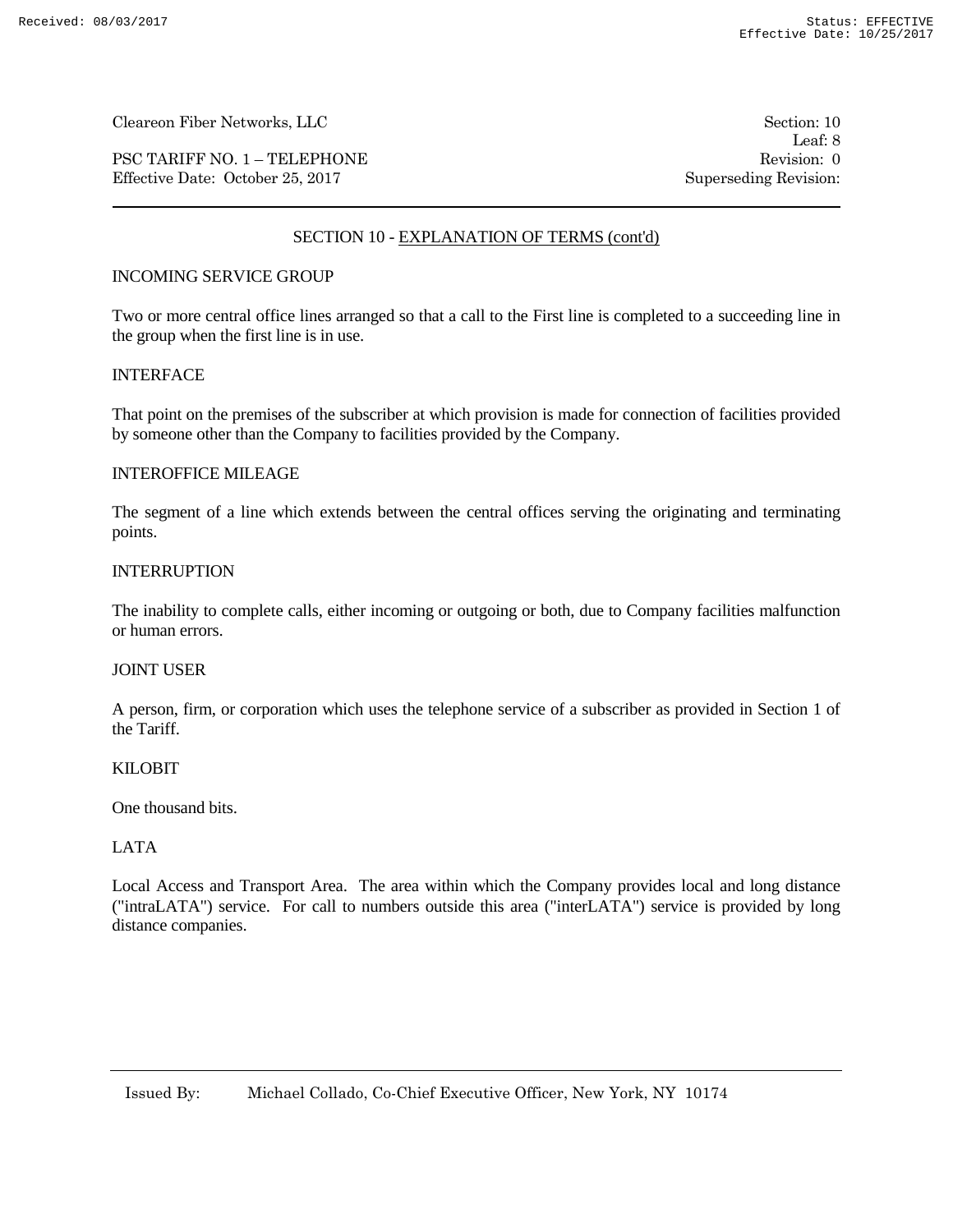PSC TARIFF NO. 1 – TELEPHONE Revision: 0 Effective Date: October 25, 2017 Superseding Revision:

Leaf: 9

# SECTION 10 - EXPLANATION OF TERMS (cont'd)

# LINK

The physical facility from the network interface on an end-user's or carrier's premises to the point of interconnection on the main distribution frame of the Company's central office.

### LEASED CHANNEL

A non-switched electrical path used for connection of equipment furnished by the subscriber to equipment furnished by the subscriber or the Company for a specific purpose.

### LOCAL CALL

A call which, if placed by a customer over the facilities of the Company, is not rated as a toll call.

## LOCAL CALLING AREA

The area, consisting of one or more central office districts, within which a subscriber for exchange service may make telephone calls without a toll charge.

### LOCAL SERVICE

Telephone exchange service within a local calling area.

### LOOP START

Describes the signaling between the terminal equipment or PBX/key system interface and the Company's switch. It is the signal requesting service.

#### LOOPS

Segments of a line which extend from the serving central office to the originating and to the terminating point.

# **MEGABIT**

One million bits.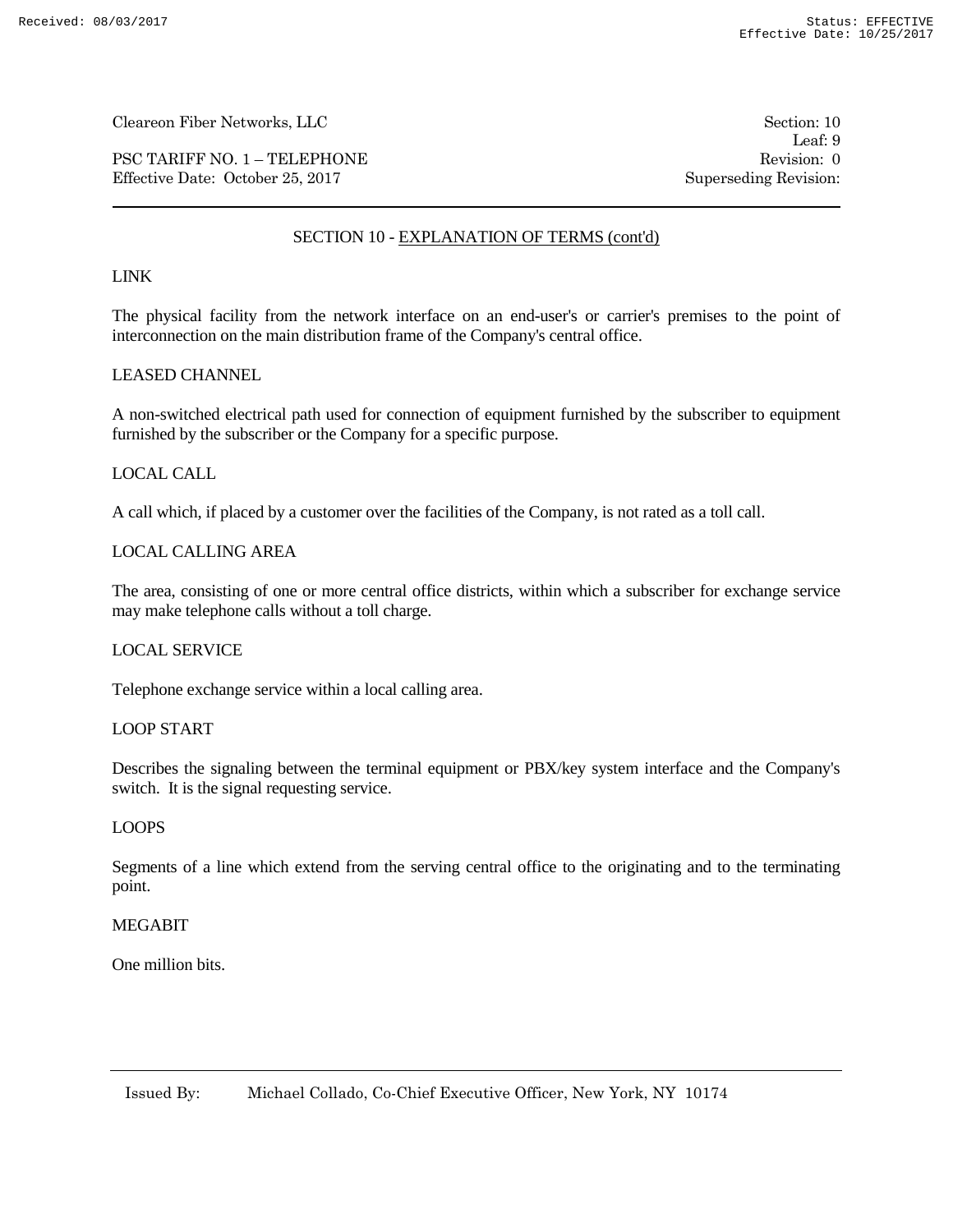PSC TARIFF NO. 1 – TELEPHONE Revision: 0 Effective Date: October 25, 2017 Superseding Revision:

Leaf: 10

# SECTION 10 - EXPLANATION OF TERMS (cont'd)

# MESSAGE RATE SERVICE

A type of exchange service provided at a monthly rate with an additional charge for local calling based on the usage of the local network. One completed call is equal to one message.

## **MOVE**

The disconnection of existing equipment at one location and reconnection of the same equipment at a new location in the same building or in a different building on the same premises.

# MULTI-FREQUENCY ("MF")

An inter-machine pulse-type used for signaling between telephone company switches, or between telephone company switches and PBX/key systems.

# MULTILINE HUNT

A method of call signaling by which a call placed to one number is subsequently routed to one or more alternative numbers when the called number is busy.

## NETWORK CONTROL SIGNALING

The transmission of signals used in the telecommunications system which perform functions such as supervision (control, status and charging signals), address signaling (e.g. dialing), calling and called number identification, audible tone signals (call progress signals indicating re-order or busy conditions, alerting) to control the operation of switching machines in the telecommunications system.

# NETWORK CONTROL SIGNALING UNIT

The terminal equipment furnished, installed and maintained by the Telephone Company for the provision of network control signaling.

## NODE

The location to which digital channels are routed and where access is provided to such lines and associated equipment for testing.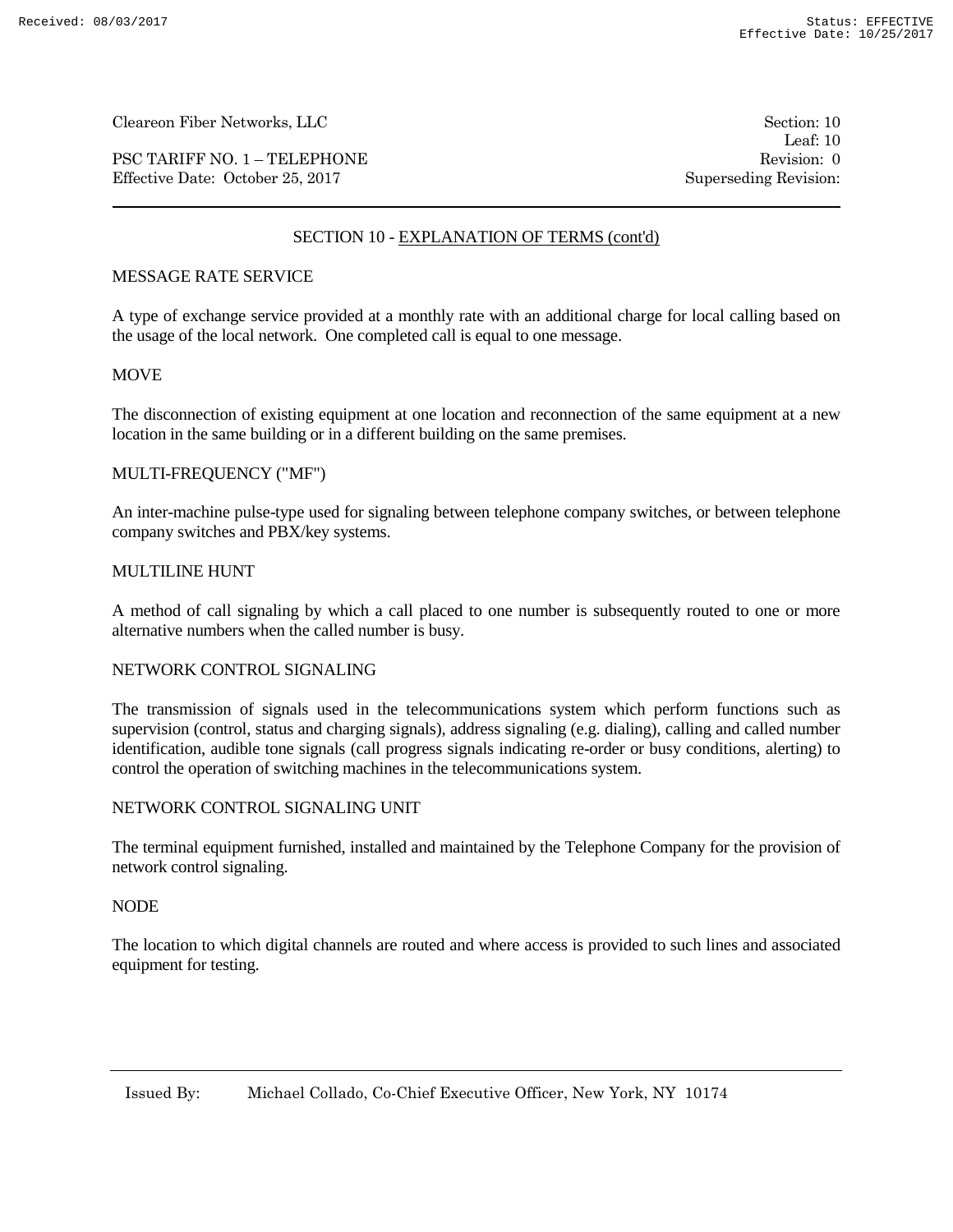PSC TARIFF NO. 1 – TELEPHONE Revision: 0 Effective Date: October 25, 2017 Superseding Revision:

Leaf: 11

# SECTION 10 - EXPLANATION OF TERMS (cont'd)

# PBX

A private branch exchange.

# PORT

A connection to the switching network with one or more voice grade communications channels, each with a unique network address (telephone number) dedicated to the customer. A port connects a link to the public switched network.

## PREMISES

The space occupied by a customer or authorized user in a building or buildings or contiguous property not separated by a public right of way.

### PRI

The Primary Rate Interface is an Integrated Services Digital Network (ISDN) circuit running at 1.544 megabits per second.

## PRIVATE BRANCH EXCHANGE SERVICE

Service providing facilities for connecting central office trunks and tie lines to PBX stations, and for interconnecting PBX station lines by means of a switchboard or dial apparatus.

## PUBLIC ACCESS LINE SERVICE

Service providing facilities for a customer owned coin operated telephone ("COCOT").

# PUBLIC SAFETY ANSWERING POINT ("PSAP")

An answering location for E911 calls originating in a given area. A PSAP may be designated as primary or secondary, which refers to the order in which calls are directed for answering. Primary PSAPs respond first; secondary PSAPs receive calls on a transfer basis only and generally serve as a centralized answering location for a particular type of emergency call.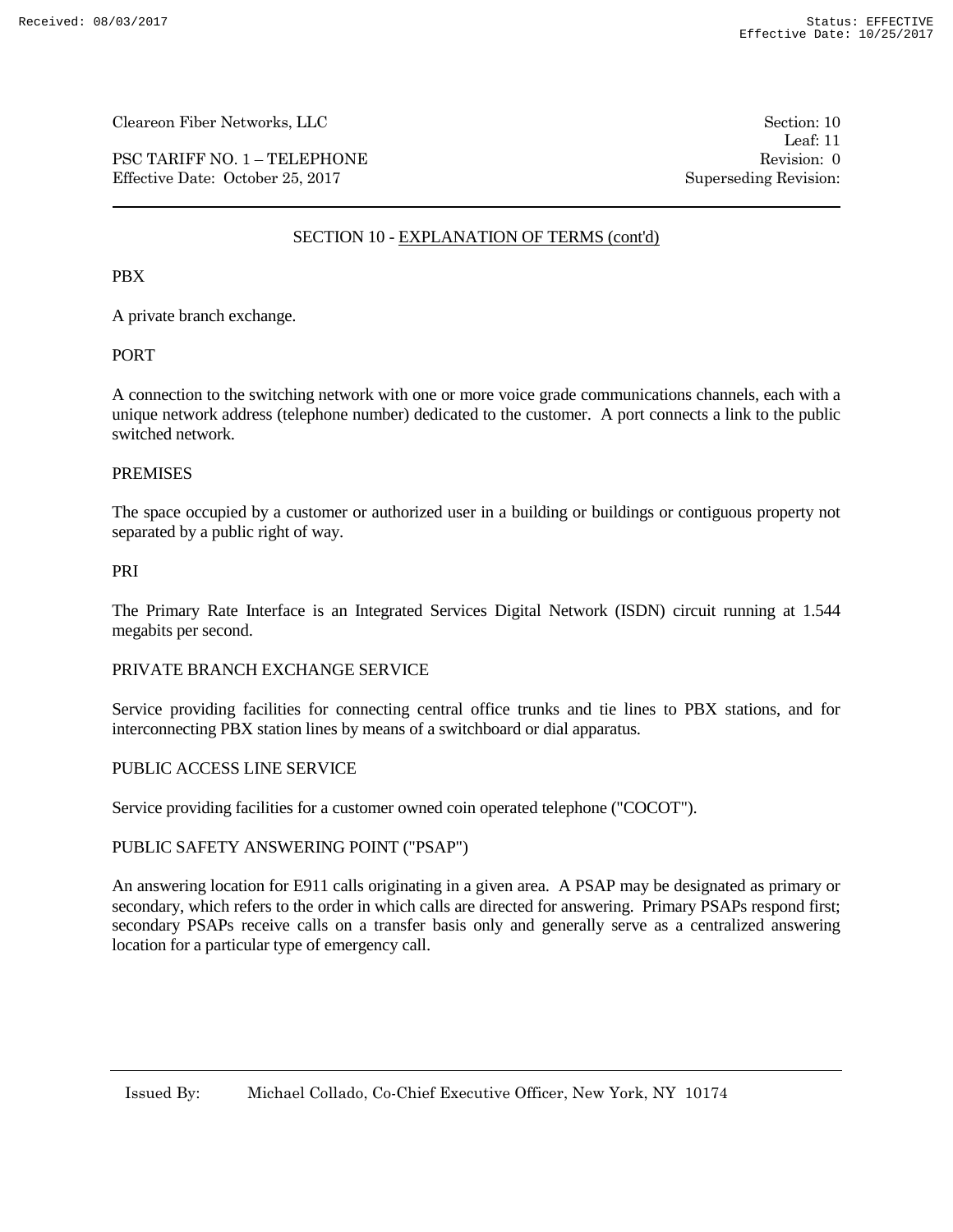PSC TARIFF NO. 1 – TELEPHONE Revision: 0 Effective Date: October 25, 2017 Superseding Revision:

Leaf: 12

# SECTION 10 - EXPLANATION OF TERMS (cont'd)

## RATE CENTER

A geographic reference point with specific coordinates on a map used for determining mileage when calculating charges.

### REFERRAL PERIOD

The time frame during which calls to a number which has been changed will be sent to a recording which will inform the caller of the new number.

### RESALE OF SERVICE

The subscription to communications service and facilities by one entity and the reoffering of communications service to others (with or without `adding value') for profit.

#### SAME PREMISES

All space in the same building in which one subscriber has the right of occupancy, and all space in different buildings on contiguous property when occupied solely by the same subscriber. Foyers, hallways and other space for the common use of all occupants of a building are considered the premises of the operator of the building.

# SELECTIVE ROUTING ("SR")

A feature that routes an E911 call from a Central Office to the designated primary PSAP based upon the identified number of the calling party.

# SERVING CENTRAL OFFICE

The central office from which local service is furnished.

#### SHARING

An arrangement in which several users collectively use communications service and facilities provided by a carrier, with each user paying a pro-rata share of the communication related costs.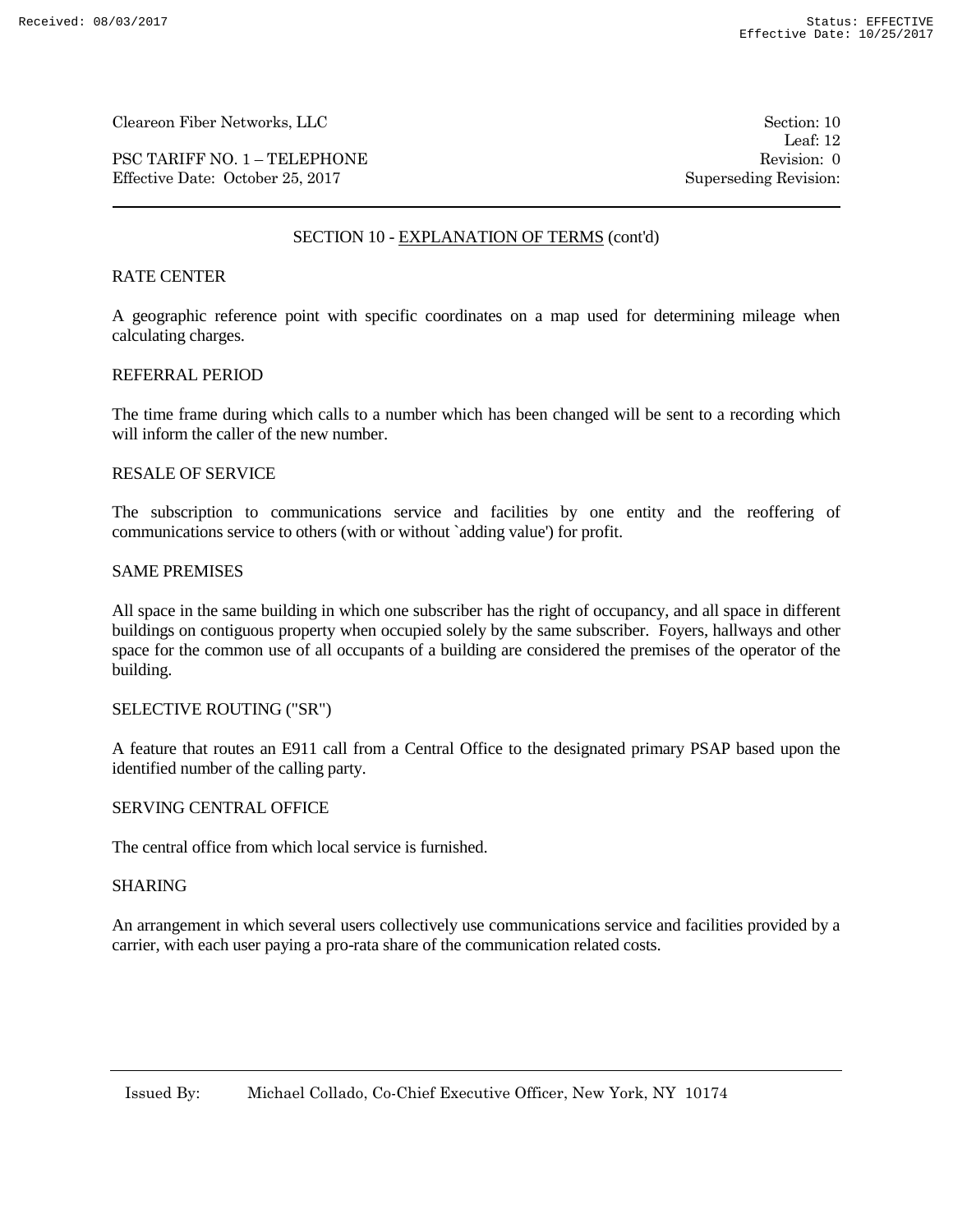PSC TARIFF NO. 1 – TELEPHONE Revision: 0 Effective Date: October 25, 2017 Superseding Revision:

Leaf: 13

# SECTION 10 - EXPLANATION OF TERMS (cont'd)

## **STATION**

Each telephone on a line and where no telephone associated with the line is provided on the same premises and in the same building, the first termination in station key equipment or a jack for use with a portable telephone.

## **SUSPENSION**

Suspension of service for nonpayment is interruption of outgoing service only. Suspension of service at the subscriber's request is interruption of both incoming and outgoing service.

## **SYNCHRONOUS**

Transmission in which there is a constant time interval between bits, characters or events.

#### T-1

A type of digital carrier system transmitting voice or data at 1.544 Mbps. A T- 1 carrier can handle up to 24 multiplexed 64 Kbps digital voice/data channels. A T-1 carrier system can use metallic cable, microwave radio or optical fiber as transmission media.

## TELEPHONE CALL

A voice connection between two or more telephone stations through the public switched exchange system.

## TELEPHONE GRADE LINES

Lines furnished for voice transmission or for certain signaling purposes.

#### TERMINATION OF SERVICE

Discontinuance of both incoming and outgoing service.

#### TIE LINE

A dedicated line connecting two switchboards or dial systems.